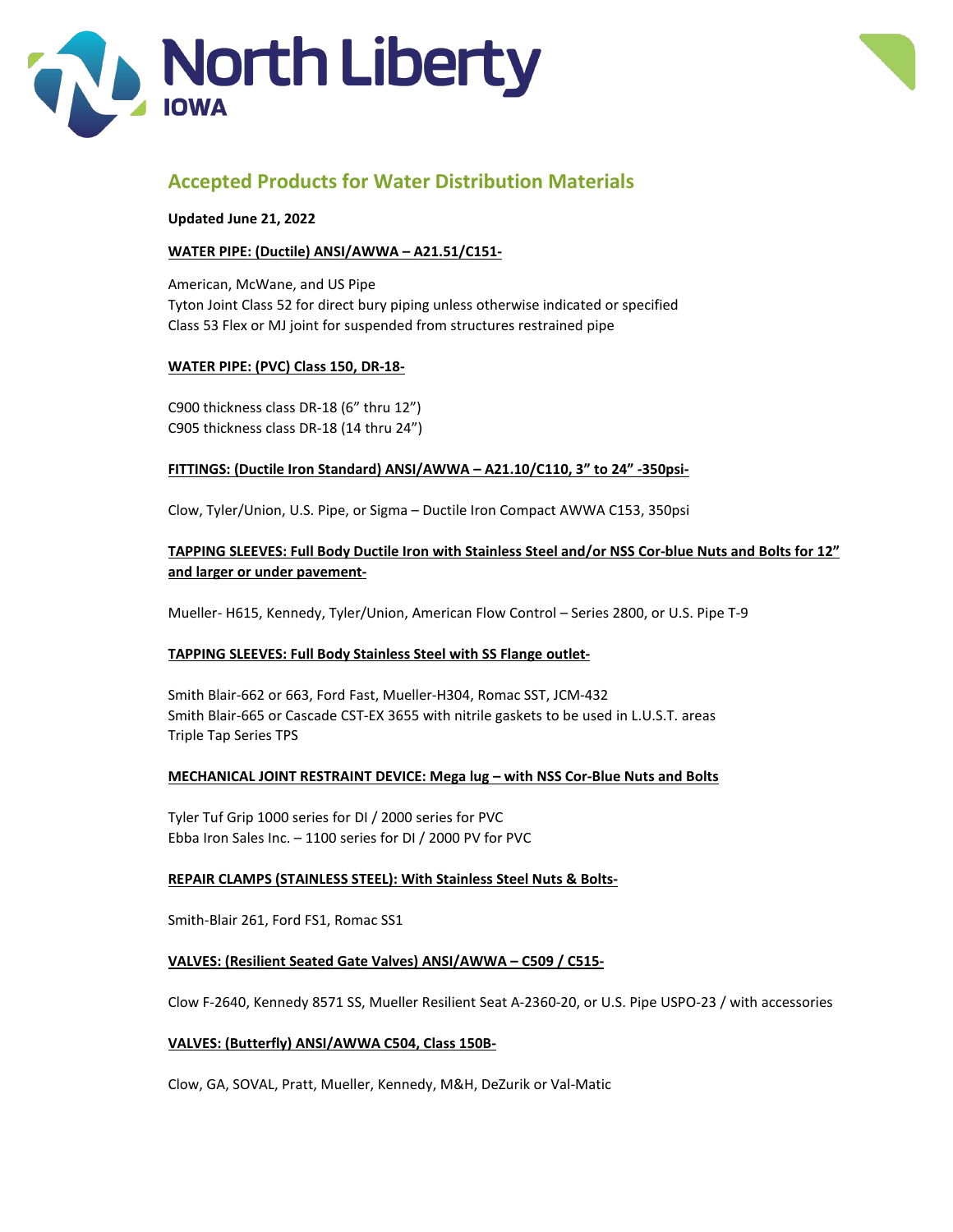#### **Updated June 21, 2022**

### **VALVES: (Tapping)-**

Clow F-6106, Mueller T-2360-16, Kennedy 8950 SS

### **VALVE BOXES-**

Tyler- Cast Iron, Series 6855 Slip Type for use in paving Tyler- Cast Iron, Series 6850 Screw Type for use in green space Tyler Lid Stamped "WATER"

# **HYDRANT: AWWA C502, Minimum 5¼ Barrel, Standard Threads (NST) on the 2½" Connections and 5" Storz Connection, Color Red, Opening Counter-Clockwise, with Pentagon Nut-**

Clow F-2545 Medallion, Mueller Super Centurion 250, Waterous Pacer WB-67-250

### **SLEEVE TYPE COUPLING: With Stainless Steel Nuts & Bolts-**

Standard solid black sleeve – Tyler/Union C153, Smith-Blair 441, Romac 501, Total Piping Solutions (TPS) TX3 coupling

#### **TRACER WIRE TERMINAL BOX-**

Copperhead Snake Pit Lite Duty with single-terminal cast iron (BLUE) Potable Water Lid

#### **TRACER WIRE CONNECTORS-**

Twister DB Plus (wet location/direct burial)

#### **TRACER WIRE-**

Open-cut applications, #12 AWG solid copper, high molecular weight polyethylene (HMWPE) ASTM D-1248 .045 thick (blue)

Boring applications, #12 AWG solid extra-high-strength copper-clad steel conductor (EHS-CCS), insulated with 45-mil, high-density, high molecular polyethylene (HDPE) insulation, rated for direct burial use at 30 volts, break load of 1150 lbs. HDPE insulation shall be RoHS compliant (blue)

#### **POLYWRAP-**

8mil polyethylene encasement black

#### **SERVICE SADDLES: ANSI/AWWA – C800 / C900-**

AY McDonald or Smith-Blair double stainless steel straps, studs, washers, nuts with brass body